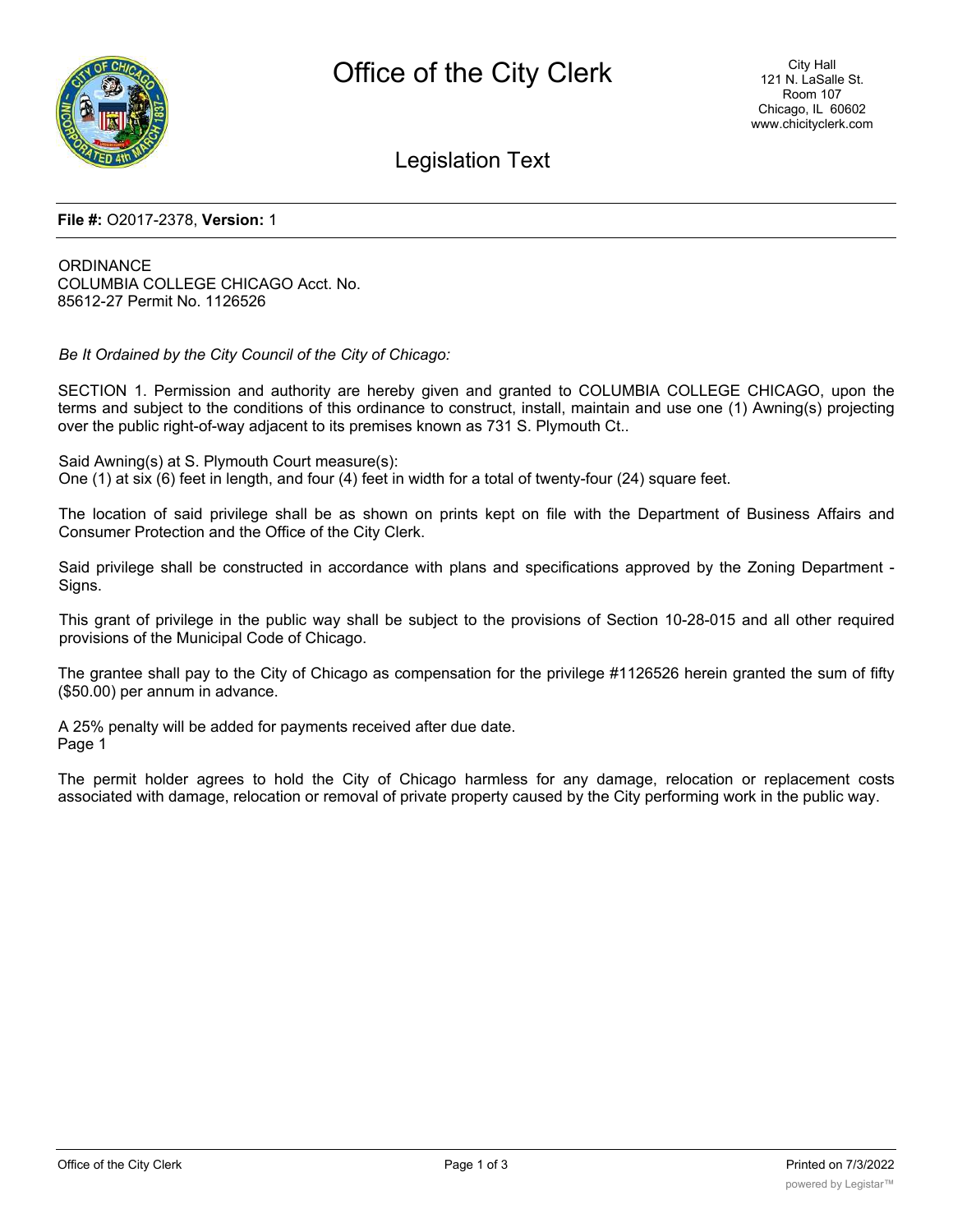# **File #:** O2017-2378, **Version:** 1

(page 2 of ' 3)

*graphics front -62" x 51' graphics side -4I"x33"*

NOTES<br>-GALV STL FRAME (1) -SILVER FINISH ALL<br>TIE BAH UP<br>ALL V BO TUBING

COLUMBIA COLLEGE

 $7' \in \bullet$ WO"

V

e'-o

### *THATCHER OAKS*

Phone 63C-«a3-S7&o Tax 630-833 5795 718 Industrial Or Elrnhui&t IL60126

tAMtttt QY

*Domlmr*

Department of Business Affairs and Consumer Protection Small Business Center - Public Way Use Unit City Hall - 121 N LaSalle Street, Room 800 • Chicago. IL 60602 312-74-GOB1Z/ 312-744-6249 • (312) 744-1944 (TTY) http7/www.citvol'ch <http://www.citvol'ch> icago.org/bacp <http://icago.org/bacp>

AMWFAffiS

ISOMETRIC VIEW CONCEPT

#### **03/29/2017**

Alderman Sophia King Ward #04 City of Chicago City Hall, Room 305 121 North LaSalle Street Chicago, Illinois 60602

**Re: An ordinance to use and maintain a portion of the public right-of-way for one (1) awning(s) for COLUMBIA COLLEGE CHICAGO, adjacent to the premises known as 731 S. Plymouth Ct..**

**Dear Alderman Sophia King:**